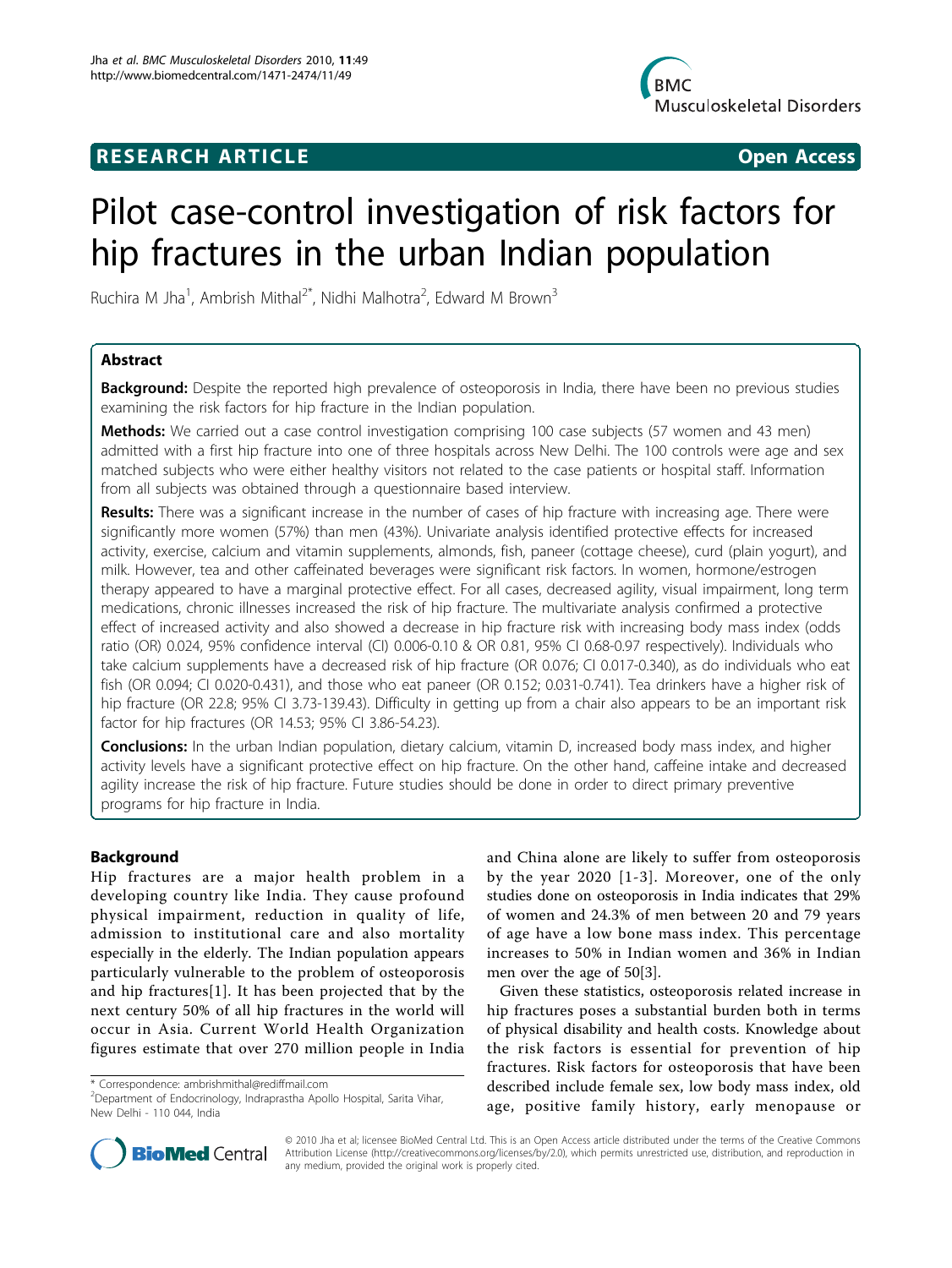amenorrhoea, smoking, sedentary lifestyle, poor calcium intake and vitamin D deficiency [\[4](#page-9-0)-[7\]](#page-9-0). Both calcium and vitamin D deficiencies are common in urban Indians [[8-10](#page-9-0)].

Although the clinical manifestations of osteoporosis may be manifold, hip fractures are the most devastating consequence of this disease. It has been suggested that hip fractures occur at an earlier age in Indians in comparison with western Caucasian counterparts [[1\]](#page-9-0). Although males are less at risk for developing osteoporosis [\[1](#page-9-0)], once they have developed the disease they appear to be at a greater risk of incurring a hip fracture [[2\]](#page-9-0). However, there has been no previous study done on risk factors associated with hip fractures in Indian population.

The purpose of this pilot case-control investigation was to identify risk factors for hip fracture in an urban Indian population. The study incorporated risk and protective factors cited by previous research on other populations, and emphasized the importance of variables such as dietary calcium and vitamin D intake, and activity levels. These variables can potentially be targeted on a public health level.

# Methods

# Subject Selection

The study group consisted of 100 patients with a radiological confirmed diagnosis of a first hip fracture within the past *three* years. Persons with genetic collagen disorders (Osteogenesis Imperfecta) were excluded. The cases were admitted in 1 of 3 participating hospitals in New Delhi (Indraprastha Apollo Hospital, Max Hospital, and Sant Parmanand Hospital). Of the eligible, 55 men and 76 women contacted, 43 men (78.2%) and 57 women (75%) were available and willing to participate. The study was approved by the appropriate committees on human research, and all 100 patients included in the study provided informed consent.

The control group was recruited from healthy visitors (not related to the cases) and staff in the three hospitals; it consisted of 100 age (within 2 years) and sex matched individuals.

# Data Collection

The cases were interviewed in the outpatient clinic of the hospital in which they had been admitted. The controls were also interviewed in 1 of the 3 hospital settings. The following variables considered in other similar studies on risk factors for hip fracture, were determined for each subject (cases and controls) through the questionnaire- interview.

# Basic Information

We ascertained the age, pulse rate, height (in inches) and weight (in kilograms) of all individuals.

#### Mode of Fracture

The cases were questioned as to how they had presented with hip fracture. They were asked whether they had a light fall, a heavy fall, other trauma such as an accident, or had merely felt pain and reported to their physician for subsequent diagnosis.

# Visual Impairment

All subjects were asked whether or not they had glaucoma, cataracts or any other visual impairment. Those who wore spectacles or contact lenses but could see well with them were not classified as visually impaired.

# Difficulty Getting up from a Chair

This was used as proxy for testing agility on both cases and controls. If the subject gave a history of not being able to get up from a chair effortlessly or without external assistance (prior to sustaining hip fracture), he or she was classified as positive.

# Weight Loss

All subjects were questioned about whether or not they had lost a significant amount of body weight within the past one year {prior to sustaining hip fracture}.

# Diet

Multiple items common in the Indian diet and noted as protective (such as those containing calcium or vitamin D) or risk factors (such as caffeine) for hip fracture were included in this section of the questionnaire. The subjects were asked whether they were vegetarian. They were also asked if within the past ten years they regularly drank tea, coffee, any other caffeinated drink, alcohol, and milk. If the subject responded in the affirmative to any of the above beverages, they were asked to quantify their intake as average number of glasses per day, week, or month. They were also questioned about smoking.

Similarly, all the subjects were questioned about their intake (and quantity per day, week, or month) of curd (plain yogurt), paneer (cottage cheese), fish, and almonds- the former two for their calcium content, and the latter two for an estimate of dietary vitamin D.

# Calcium and Vitamin Supplements

Subjects were asked whether they had regularly taken calcium or vitamin supplements for a time period greater than one year within the past ten years. For the case subjects, this question specifically addressed a time before their hip fracture diagnosis and subsequent treatment. The frequency and duration of supplement intake was subsequently determined.

#### Prior Illness and Long term Medication

Information was obtained from all subjects on the presence and details of any major illnesses, prior injuries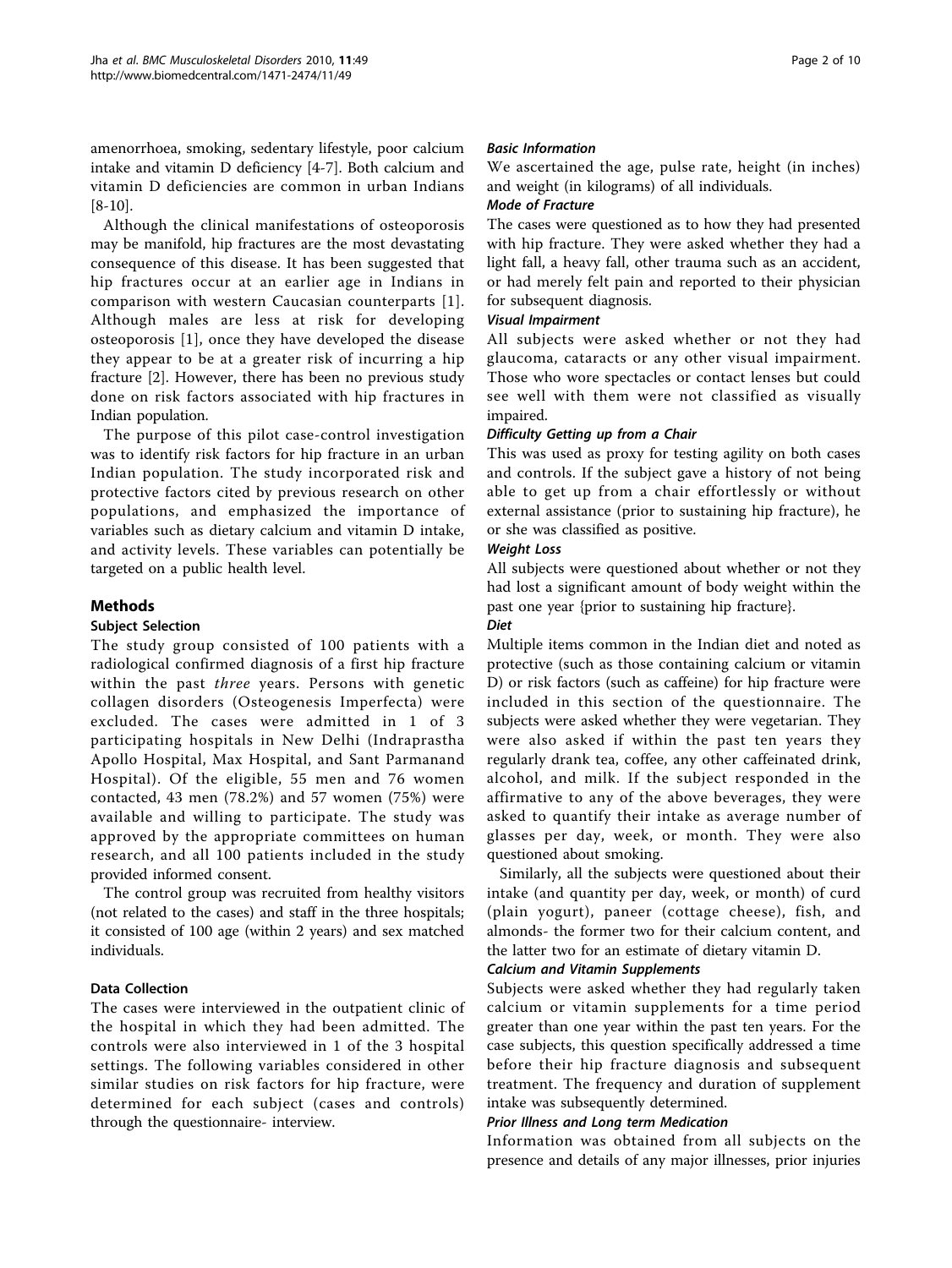and hospitalizations, or any past surgeries. The frequency and duration (greater than 2 years) of any therapy was subsequently noted- specifically for common diseases such as hypertension, hypothyroidism, diabetes, asthma, cardiac problems, or whatever combinations existed. It was also recorded if the subject had been taking homeopathic or ayurvedic medication. Women were specifically asked if they had taken hormone/estrogen replacement therapy (HRT) for a time period greater than one year.

# Activity and Exercise

The activity levels for all subjects were defined as  $1 =$ bedridden, 2 = walks with the help of a stick or walker, 3 = walks without any support but leads a self-defined sedentary lifestyle, 4 = walks without any support and leads a self-defined active lifestyle.

All subjects were then asked whether or not they participated in any form of regular exercise in the past 5 years. This ranged from walking  $> 1$  kilometer/day to strenuous workouts in a fitness center.

# Statistical Analysis

Univariate analyses were conducted to identify risk factors for hip fracture with logistic regression. The risk factors that were statistically significant based on a 5% significance level were used in a multivariate logistic regression model. A stepwise covariate selection algorithm was used to identify a set of risk factors that jointly affected the risk of hip fracture.

# Results

General characteristics of both case and control subjects are shown in Table [1](#page-3-0). As is evident from Figure [1,](#page-3-0) most case subjects presented after incurring a light fall (defined as slipping and falling on the ground, or a fall from a height of less than 2 feet).

There were no significant differences between the case patients and control subjects with regard to age. The weight and BMI of the controls were slightly larger as compared with the cases; however this difference was not statistically significant (Table [1,](#page-3-0) & Figure [2\)](#page-4-0). Similarly more cases than controls appeared to be on long term medication for one of the chronic illnesses listed in Table [1](#page-3-0) (Figure [3](#page-4-0)). The distribution of hip fractures between the sexes was interesting. Although only 57 women and 43 men were studied for all the risk factors, the information regarding sex was obtained using the initially eligible 55 men and 76 women. Thus, 58% of the fractures occurred in females and only 42% in males. Age between 60-79 years appears to be a major risk group with 61% of the hip fractures studied occurring in this age group (Figure [4\)](#page-5-0). However, females within that age group seemed at a greater risk since 72% of all female hip fractures were between the ages of 6079 as compared with 45.4% of the male fractures in the same age group (Figures [5](#page-5-0) [&6](#page-6-0)).

#### Univariate Analysis

The odds ratios (OR) and 95% confidence intervals (CI) estimated by univariate logistic regression modeling for variables identified by previous research as possible risk or protective factors for hip fractures in other populations are presented in Table [2](#page-7-0). The food items listed that contain calcium and vitamin D (such as milk, curd, paneer, almonds, and fish) or caffeine (such as tea) were those that are common in the Indian diet.

# General Physiology

The relative risk trends presented by this analysis are in accordance with those predicted by the previous literature. Patients with a visual impairment were more likely to have a hip fracture (OR 5.49; 95% CI 2.99- 10.07), as were persons who had difficulty in getting up from a chair (OR 12.59; 95% CI 6.44-24.6), and vegetarians (OR 3.94; 95% CI 2.09-7.43).

#### Illnesses and Medications

Similarly persons with the chronic illnesses listed in Table [1](#page-3-0) and those on long term medications were at a higher risk of hip fracture (OR 3.44; 95% CI 1.90-6.22 & OR 2.09; 95% CI 1.19-3.70 respectively). Although few women reported having taken HRT for more than 1 year, it appears that this therapy may have a protective effect (OR 0.16; p 0.091; 95% CI .018-1.34).

# **Caffeine**

With regards to caffeine in the diet, both regular tea drinkers and persons who drank other caffeinated beverages were at a higher risk of hip fracture (OR 2.11; 95% CI .93-4.81 & OR 1.88; 95% CI 1.01-3.50 respectively). Although statistically not significant ( $p =$ 0.26), individuals who drank more than 1 cup of tea per day were 1.55 times more likely to have a hip fracture (95% CI 1.013-3.50). None of the individuals who drank alcohol consumed more than 1 glass a day- again this finding was not statistically significant. Considering the confidence interval, the effect of alcohol was ambiguous (OR 0.75; 95% CI .36-1.58).

Only three individuals (2 cases, 1 control, all men) gave a history of smoking. This was insufficient for any statistical analysis.

#### **Calcium**

All of the calcium containing food items considered in this study had a protective effect. Eating paneer reduced the risk of hip fracture by 82.6% (95% CI 0.081-0.374; p = 0.00). Moreover, if the subject ate paneer, eating more than 1 medium sized serving per week decreased the risk of hip fracture by 52.5% (95% CI = .242-.933; p = .03). Although not statistically significant, drinking milk reduced the risk of hip fracture by 43.2% (95% CI .38- 1.16;  $p = .157$ ), and eating curd reduced it by 35.1%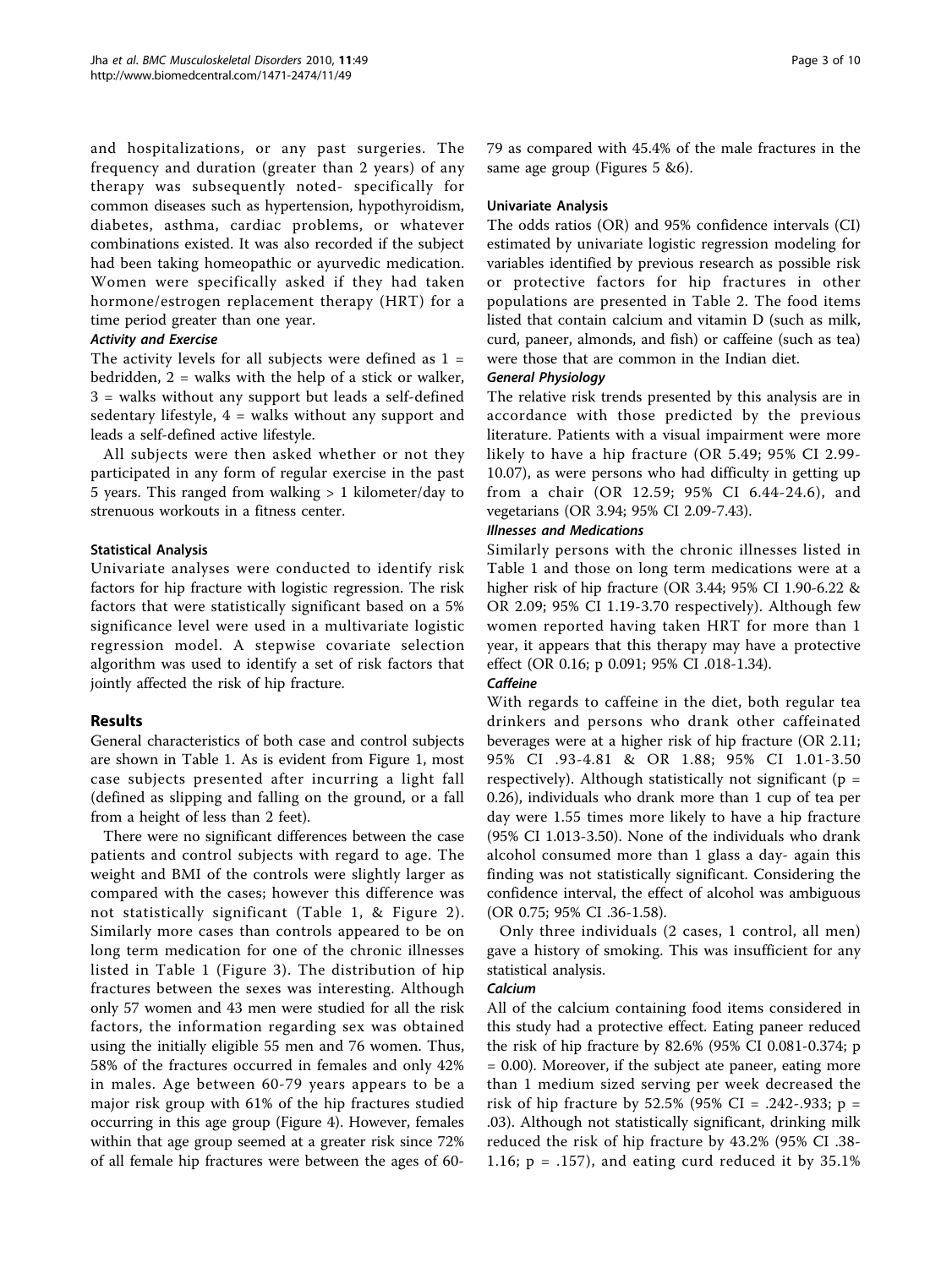<span id="page-3-0"></span>

| Table 1 Characteristics of Cases and Controls |
|-----------------------------------------------|
|-----------------------------------------------|

| Variable                                                                                   |        | Case            | <b>Controls</b> |
|--------------------------------------------------------------------------------------------|--------|-----------------|-----------------|
| Note: Plus - minus values are Means ± Standard Deviations                                  |        | $(n = 100)$     | $(n = 100)$     |
| Sex Distribution:                                                                          |        |                 |                 |
|                                                                                            | Male   | 43              | 43              |
|                                                                                            | Female | 57              | 57              |
| Mean Age                                                                                   |        | $65.7 \pm 16.1$ | $64.7 \pm 13.8$ |
|                                                                                            | Male   | $69.9 \pm 9.2$  | $66 \pm 4.2$    |
|                                                                                            | Female | $60.1 \pm 20$   | $63.1 \pm 15.1$ |
| Mean Weight                                                                                |        | $64 \pm 10.4$   | $67 \pm 11.2$   |
|                                                                                            | Male   | $65.5 \pm 12.5$ | $68.6 \pm 11.1$ |
|                                                                                            | Female | $62.8 \pm 8.3$  | $63.5 \pm 10.3$ |
| Mean Height                                                                                |        | $64.6 \pm 4.7$  | $65.9 \pm 3.0$  |
|                                                                                            | Male   | $67.0 \pm 5.8$  | $67.4 \pm 3.0$  |
|                                                                                            | Female | $62.9 \pm 8.7$  | $62.8 \pm 2.8$  |
| Mean Body Mass Index (BMI)                                                                 |        | $22.8 \pm 3.8$  | $23.8 \pm 3.4$  |
|                                                                                            | Male   | $22.5 \pm 3.1$  | $23.3 \pm 3.5$  |
|                                                                                            | Female | $24.8 \pm 3.9$  | $25.1 \pm 5.1$  |
| % Taking Medication for:                                                                   |        |                 |                 |
| a) None                                                                                    |        | 47              | 67              |
| b) Hypertension (B-Blockers, Ace Inhibitors, Calcium Channel Blockers, Thiazide Diuretics) |        | 27              | 15              |
| c) Diabetes (Insulin, Sulfonylurea e.g. Glyburide, Biguanides eg. Metformin)               |        | 8               | 7               |
| d) Asthma ( $\beta$ 2 Agonists e.g. Epinephrine, Albuterol inhalers)                       |        | 4               | 1               |
| e) Cardiac                                                                                 |        | 0               | 0               |
| f) Homeopathy/Ayurveda                                                                     |        | 1               | 2               |
| g) Cardiac & Hypertension on (Drugs listed in b, plus Aspirin, Nitroglycerin)              |        | 6               | 6               |
| h) Diabetes & Hypertension (b and c)                                                       |        | 3               | 2               |
| i) Thyroid Hormone                                                                         |        | $\overline{4}$  | $\Omega$        |
| Mean Pulse Rate:                                                                           |        | $75.9 \pm 6.3$  | $75.9 \pm 6.3$  |
|                                                                                            | Male   | $75.4 \pm 6.4$  | $75.4 \pm 6.4$  |
|                                                                                            | Female | $76.4 \pm 6.3$  | $76.4 \pm 6.3$  |



(95% CI 0.29-1.48; p = .30). As expected, regular calcium supplements decreased the risk of hip fracture by 92.8% (OR 0.072; 95% CI 0.029-0.179; p = 0.00).

# Vitamin D

Similarly, dietary vitamin D offers a protective role with regards to hip fracture. Not only did eating fish reduce the risk of hip fracture by  $86.3\%$  (95% CI 0.06-0.30; p = 0.00), but also individuals who ate fish more than once a week further decreased their risk of fracture by 79.2% (95% CI 0.04 - 1.0; p = 0.039). Almonds, another source of Vitamin D also reduced the risk of hip fracture (OR  $= 0.30$ ; 95% CI 0.16-0.56; p  $= 0.00$ ). Also, regular multivitamin supplements decreased the risk of hip fracture by 80.9% (95% CI 0.10-0.38;  $p = 0.00$ ).

# **Activity**

Another extremely important risk predictor appears to be activity levels and exercise. Regular exercise reduced the risk of hip fracture by 85.6% (95% CI 0.07-0.29;  $p =$ 0.00) and an activity level of greater than 2 decreased the risk by 94.9% (95% CI 0.03-0.11;  $p = 0.00$ ).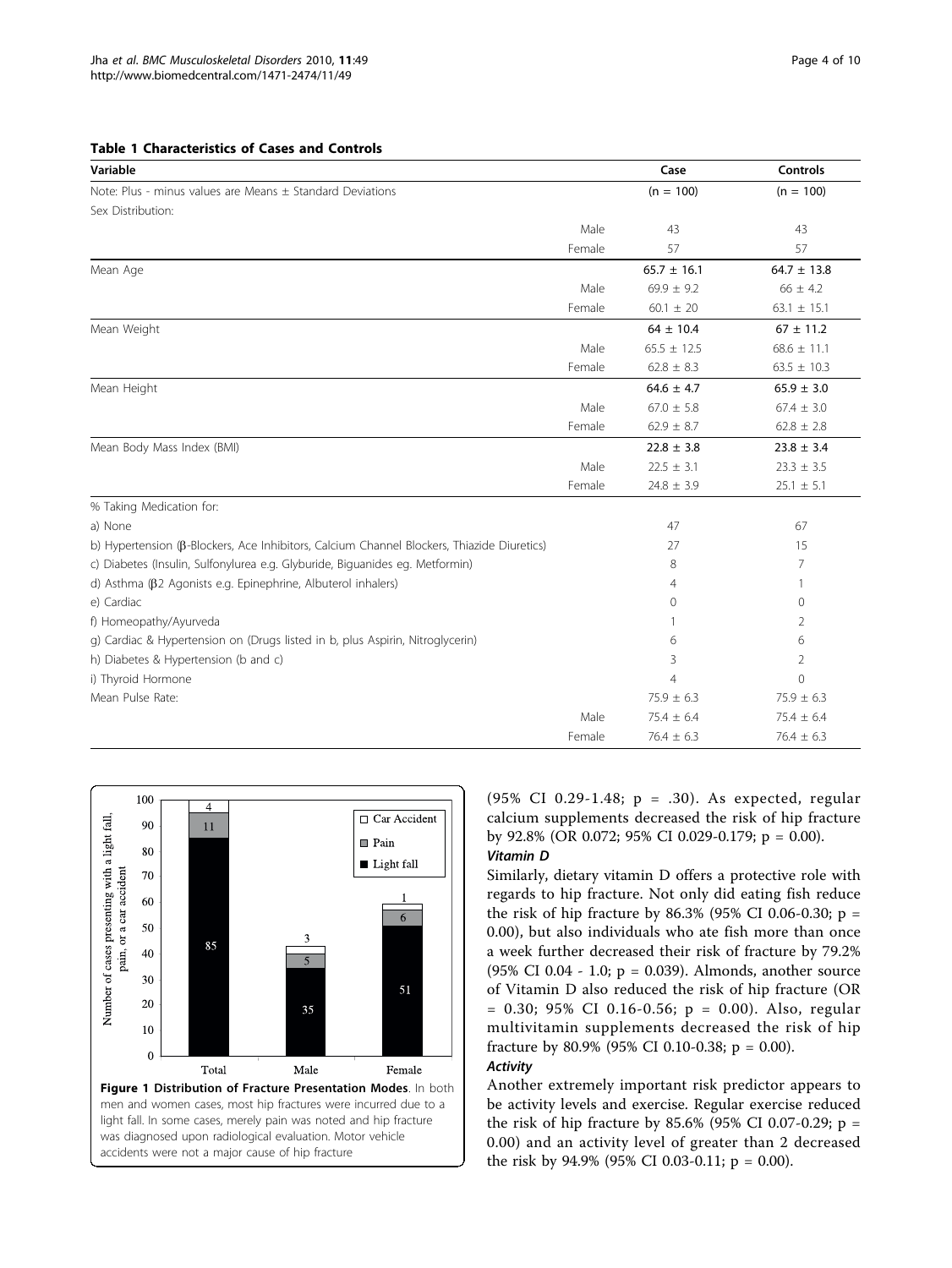#### <span id="page-4-0"></span>Multivariate Analysis

Table [3](#page-8-0) presents the adjusted odds ratios, 95% confidence intervals, and p values of a multivariate logistic-regression model determined by stepwise selection. As expected in multivariate modeling, numerous risk factors had a reduced effect after adjustment for potentially correlated covariates. The factors that were statistically significantly associated with hip fracture were -activity levels, calcium intake (supplementary and dietary), fish intake (a measure of vitamin D), regular tea drinking (caffeine), difficulty



getting up from a chair, age, and low BMI (general physiology). The former three variables (activity, calcium and fish intake) had protective effects on the risk of hip fracture, whereas the latter four variables were associated with an increased risk for hip fracture.

Active persons (defined as those with activity level >2) have a 97.6% lower risk of hip fracture (95% CI 0.01-0.10). An increase of 1 in BMI resulted in an 18.6% reduced risk of hip fracture (95% CI 0.68-0.97). Decreased agility (difficulty in getting up from a chair) raised the chance of hip fracture (OR 14.5; 95% CI 3.87-54.23).

Regarding diet, calcium supplement intake reduced the risk of hip fracture by 92.4% (CI 0.017-0.340), those who ate paneer also had a lower chance of fracture (OR 0.152; CI 0.031-0.741) as did those who ate fish (OR 0.094; CU 0.020-0.431). Tea drinkers, on the other hand, had a greatly increased risk of hip fracture (OR 22.8; 95% CI 3.7-39.4).

# Discussion

Hip fracture is increasingly becoming a major health problem in India and knowledge about risk factors is essential for its prevention. Although many large scale studies have been reported in White and Asian (other than Indian) populations, there is currently no research available on variables that increase the risk of hip fracture in the Indian population. This pilot case control study revealed many vital risk factors for an urban Indian population. This section outlines the results of the study

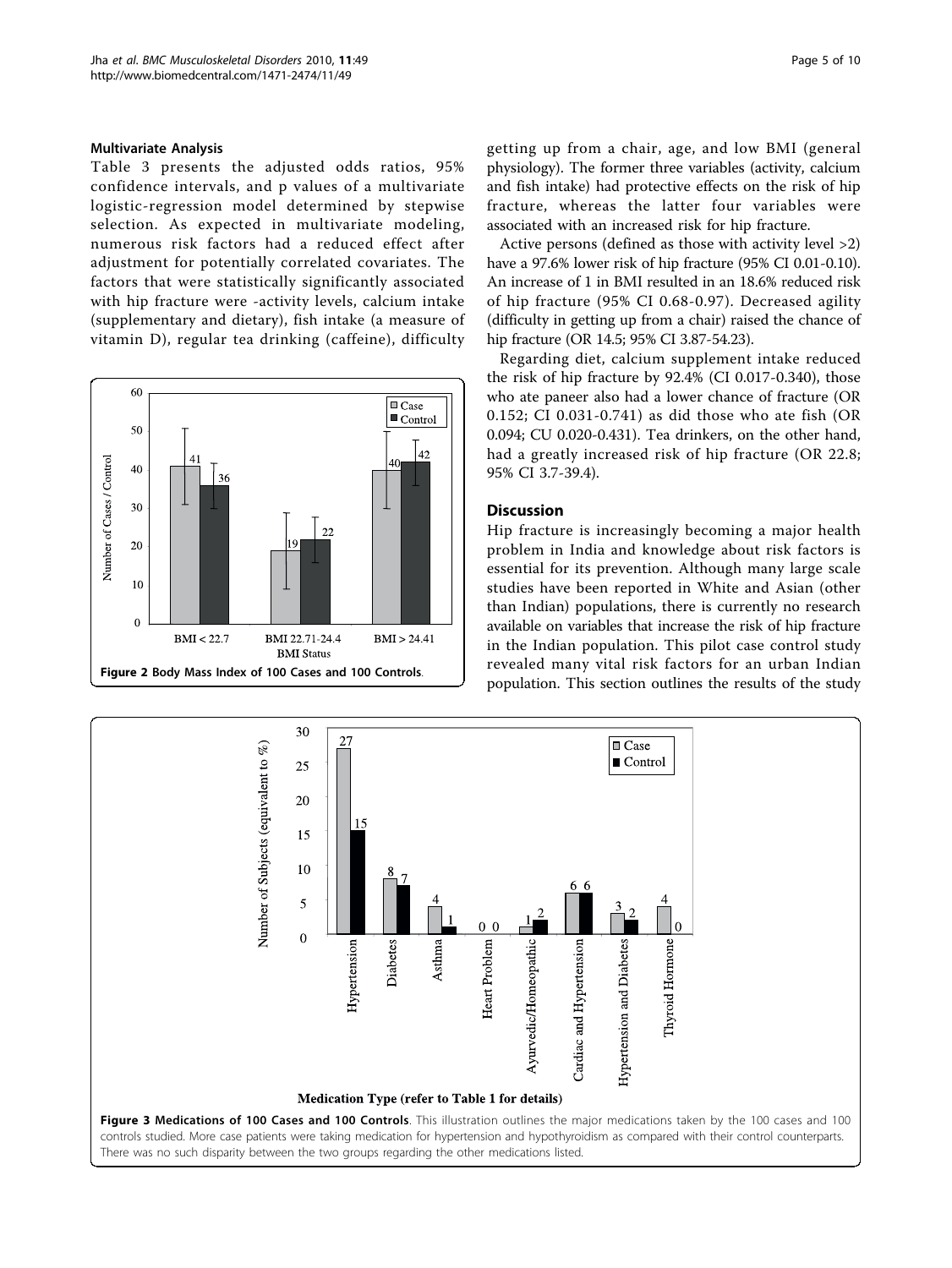<span id="page-5-0"></span>in the context of previous research, and indicates certain limitations of this study that should be focused on in future research.

Risk factors were assessed by interview through a standardized questionnaire. This analysis focused on identifying risk factors for hip fracture in the univariate and multivariate setting. A number of risk factors that were significant in the univariate analysis were not



included in the final model produced by the stepwise selection routine. This is anticipated as the correlation between the risk factors may reduce their relative importance. In addition, effect modification may be present amongst the risk factors based on a comparison of odds ratios yielded by the univariate and multivariate models. For example, the effect of tea consumption is significantly elevated in the multivariate model. This suggests that the effect of tea consumption is modified by the presence of another risk factor in the multivariate model. Future investigations may include an in-depth analysis of interactions.

We found that dietary calcium, vitamin D, increased BMI, and higher activity levels have a protective effect on hip fractures. On the other hand caffeine intake (as measured by tea intake) and decreased agility increase the risk of hip fracture. Our results are largely in agreement with the studies conducted in White and Asian populations. In the Mediterranean osteoporosis study conducted in Europe, Johnell et al. found that late menarche, poor mental function, low BMI, lack of physical activity, low exposure to sunlight, and low consumption of calcium and tea to be significantly associated with the risk of hip fracture[[11](#page-9-0)]. In the Asian osteoporosis study, Lau et al. found low dietary calcium intake, lack of physical activity, alcoholism and cigarette smoking to be risk factors for hip fracture[\[12\]](#page-9-0). Similarly, in Japan, Fujiwara et al found a low BMI, regular alcohol intake, prevalent vertebral fracture, having 5 or

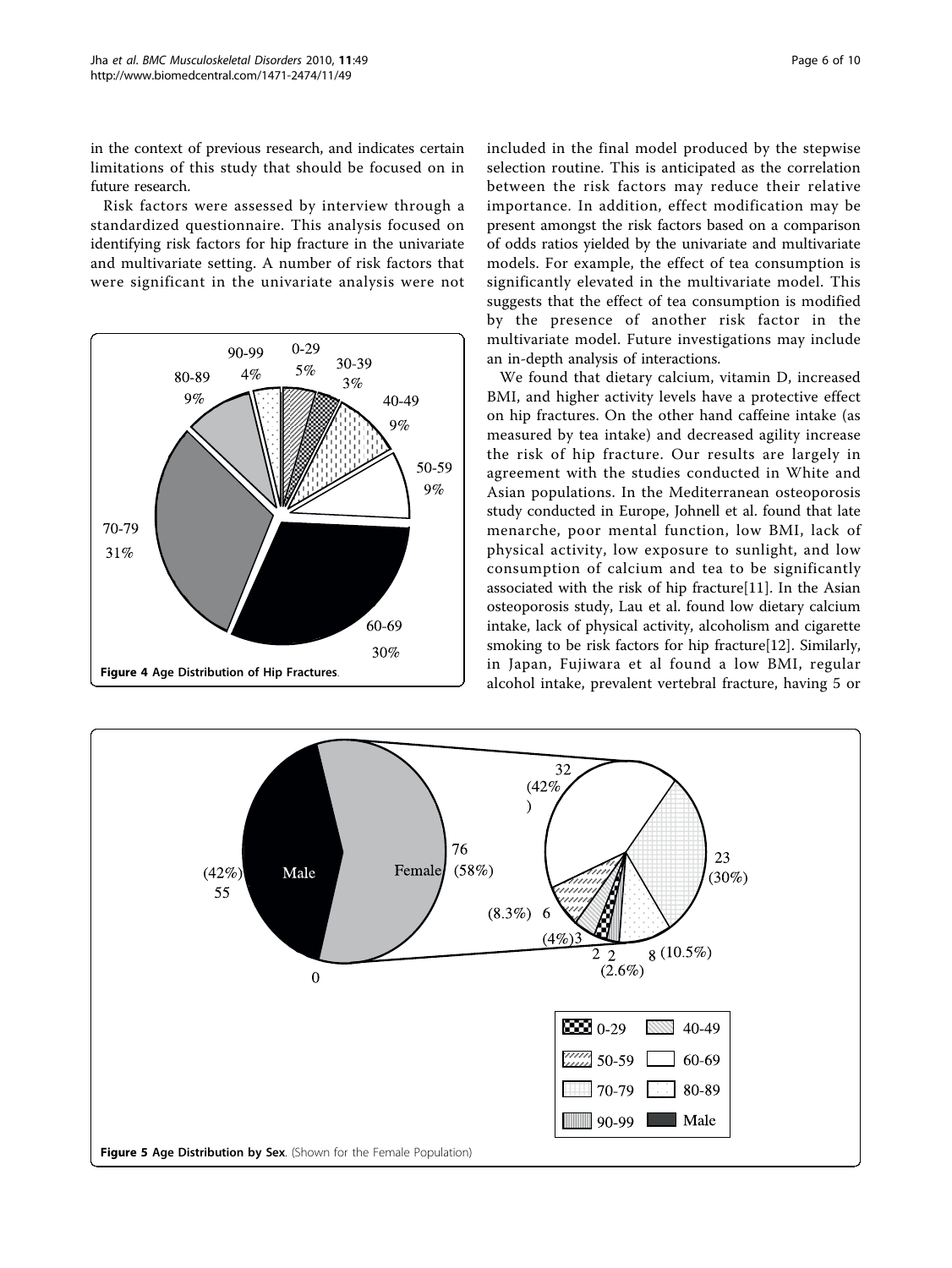<span id="page-6-0"></span>

more children, a low milk intake and later age at menarche to be associated with risk of hip fracture[[13\]](#page-9-0).

Unlike the American and European population where the prevalence of hip fractures in women is more than twice that of men in any age group[\[6\]](#page-9-0), the ratio in the Indian population appears to be 58% to 42%. Future research could explore this discrepancy. One possible reason could be the disparity in life expectancies in the different populations. The 2003 life expectancy at birth was 61.8 years for Indian males and 63.5 years for Indian females [[14\]](#page-9-0). However the life expectancy at birth was 75.2 years for American males and 80.4 years for American females [[15](#page-9-0)]. Thus not only are the life expectancies of Indians more balanced with regards to sex relative to the Americans, but the values are also significantly lower than their western counterparts.

Consistent with previous research [[4](#page-9-0),[7](#page-9-0),[16](#page-9-0),[17](#page-9-0)], men and women with a lower BMI are at a significantly higher risk for hip fracture than their heavier counterparts. It has been suggested by these prior studies that this protection is a result of increased adipose tissue based production of estrogen, more padding around the hips that may decrease the energy transmission from the impact of the fall to the proximal femur, and the greater gravitational forces on bone mass[\[16,18](#page-9-0)]. However, this study did not examine the body distribution of adipose tissue. In American and European people, hip fracture risk increases with body height. However we did not find a significant association between risk of hip fracture and height.

Although not found significant in another research study[\[4\]](#page-9-0) our data suggest that difficulty in getting up from a chair significantly raises the risk of hip fracture. It could be a risk factor for falls, but it could also be an important proxy for agility. More studies are required to determine the significance of this variable.

In accordance with previous research, physical activity greatly reduces the risk of hip fracture [[12,16,19\]](#page-9-0). It is important however to quantify the load-bearing activity to determine its effect on bone mineral density.

Dietary calcium has been determined to be crucial in reducing the risk of hip fracture not only in this pilot study but also in other Asian studies involving the Chinese, Malaysian, Singaporean, Thai and Philippino populations[[12,20\]](#page-9-0). A European study has shown that the risk of hip fracture increases with diminishing calcium intake in subjects whose daily intake was <500 mg. In the Asian study Lau et al. also found that diet calcium intake  $\langle 498 \text{ mg/d} \rangle$  increases the risk of hip fracture. The multivariate analysis in this study indicated the importance of paneer (cottage cheese), a major component of the north Indian diet, and it also highlighted the importance of calcium supplements. Although calcium intake was quantified on a daily basis, future studies could examine the protective effect per gram of calcium. Given that dietary calcium intake in most Asian countries is low; calcium supplements should have a considerable impact on the reduction of hip fracture risk. Like physical activity, this variable is of great importance with respect to public health measures that can decrease the likelihood of hip fractures and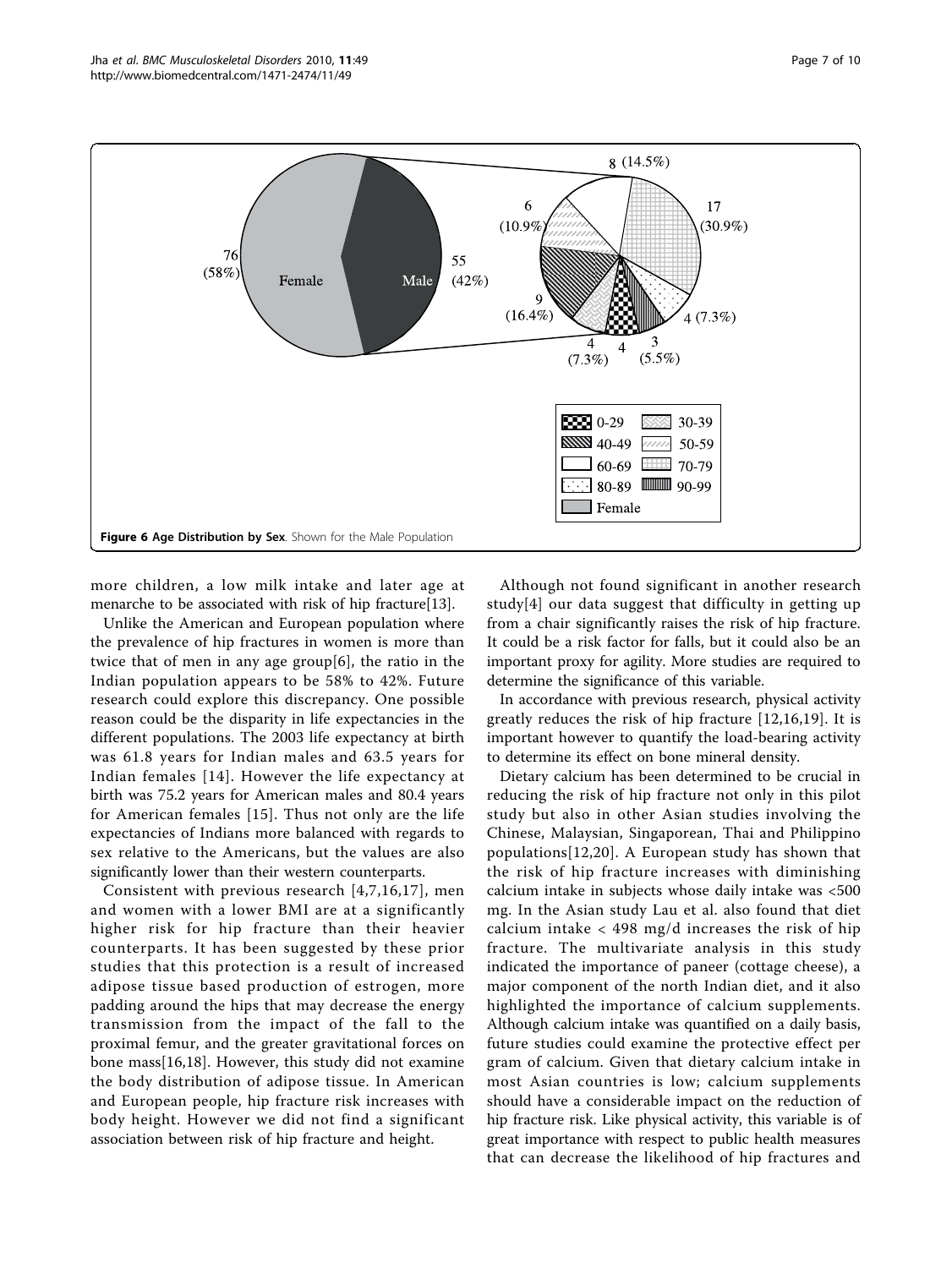#### <span id="page-7-0"></span>Table 2 Distribution and Logistic Regression Analysis of Selected Variables in Cases and Controls

|                 | Variable                                       | Cases (%)<br>$n = 100$ | <b>Controls</b><br>$%$ ) n = 100 | <b>Odds Ratio</b><br>(P-value; 95% |
|-----------------|------------------------------------------------|------------------------|----------------------------------|------------------------------------|
| 1               | Regular Exercise +                             | 13(13)                 | 51 (51)                          | $0.14$ (0.00; 0.07-0.29)           |
| $\overline{2}$  | Activity Level                                 |                        |                                  |                                    |
|                 | $\cdot \leq 2$                                 | 80 (80)                | 17(17)                           | 1.00                               |
|                 | $\cdot$ > 2                                    | 20 (20)                | 83 (83)                          | $0.05$ (0.00; 0.03-0.11)           |
| 3               | Take Vitamin Supplements ‡                     | 14(14)                 | 46 (46)                          | $0.19$ (0.00; 0.10-0.38)           |
| 4               | Take Calcium Supplements §                     | 6(6)                   | 47 (47)                          | 0.07 (0.00; 0.03-0.18)             |
| 5a              | Eat Almonds **                                 | 19 (19)                | 44 (44)                          | $0.30$ (0.000; 0.16-0.56)          |
| 5b              | Of those that eat Almonds, Quantity of         |                        |                                  |                                    |
|                 | $\cdot \leq 5$ Once/day                        | 4                      | 3                                | 1.00                               |
|                 | $\cdot$ > 5 Once/day                           | 15 (78.9)              | 41 (93.7)                        | $0.27$ $(0.01; 0.06-1.37)$         |
| 6а              | Eat Fish *                                     | 9(9)                   | 42 (42)                          | $0.14$ $(0.00; 0.06 - 0.30)$       |
| 6b              | Of those that eat Fish, Quantity of Fish       |                        |                                  |                                    |
|                 | $\cdot$ $\leq$ Once/week                       | $\overline{4}$         | 6(14.29)                         | 1.00                               |
|                 | $\cdot$ > Once/week                            | 5                      | $36(85.7)$ † †                   | $0.21$ $(0.03; 0.04-1.00)$         |
| 7a              | Eat Paneer (Cottage cheese) **                 | 61(61)                 | 90 (90)                          | 0.17 (0.000; 0.08-0.37)            |
| 7b              | Of those that eat Paneer, Quantity             |                        |                                  |                                    |
|                 | $\cdot$ $\leq$ 1 medium size serving Once/Week | 28 (45.9)              | 27 (28.7)                        | 1.00                               |
|                 | • > 1 medium size serving Once/Week            | 33 (54.1)              | 67 (72.3)                        | 0.48 (0.03; 0.24-0.93)             |
| 8a              | Eat Curd (Plain Yogurt) **                     | 84 (84)                | 89 (89)                          | $0.65$ (0.30; 0.29-1.48)           |
| 8b              | Of those that eat Curd, Quantity of Curd       |                        |                                  |                                    |
|                 | $\cdot \leq 2$ cups/week                       | 62 (76.5)              | 70 (71.4)                        | 1.00                               |
|                 | $\cdot$ > 2 cups/week                          | 19 (23.5)              | 28 (28.6)                        | 0.77 (0.96; 0.39-1.51)             |
| 9               | Drink Alcohol                                  | 15(15)                 | 19 (19)                          | $0.75$ $(0.36 - 1.58)$             |
| 10a             | Milk intake**                                  | 49 (49)                | 59 (59)                          | $0.67$ (0.16; 0.38-1.17)           |
| 10 <sub>b</sub> | Of those that drink Milk, Quantity of Milk     |                        |                                  |                                    |
|                 | $\cdot \leq 1$ glass/day                       | 39 (79.6)              | 32 (54)                          | 1.00                               |
|                 | $\cdot$ > 1 glass/day                          | 10 (20.4)              | 27 (45.8)                        | 0.30 (0.006; 0.13-0.72)            |
| 11a             | Regular Tea Drinkers**                         | 9                      | 8                                | 2.11 (0.07; 0.93-4.81)             |
| 11 <sub>b</sub> | Of those that drink Tea, Quantity of Tea       |                        |                                  |                                    |
|                 | $\cdot \leq 1$ cup/day                         | 14 (15.6)              | 18 (22.3)                        | 1.0                                |
|                 | $\cdot$ > 1 cup/day                            | 76 (84.4)              | 63 (77.7)                        | 1.55 (0.26; 0.72-3.36)             |
| 12              | Drink Other Caffeinated substances**           | 36 (36)                | 23(23)                           | 1.88 (0.05; 1.01-3.50)             |
| 13              | Vegetarian                                     | 81 (81)                | 5                                | 3.94 (0.00; 2.09-7.43)             |
| 14              | Taken HRT for $> 1$ year                       | $\mathbf{1}$           | 6(10.53)                         | $0.16$ (0.09; 0.02-1.34)           |
| 15              | Prior Injuries                                 | $\overline{2}$         | 6                                | $0.32$ (0.17; .06-1.63)            |
| 16              | Prior Major##                                  | 5                      | $\overline{2}$                   | 3.44 (0.00; 1.91-6.22)             |
| 17              | On Long Term Medications §§***                 | 5                      | 3                                | 2.09 (0.01; 1.19-3.70)             |
| 18              | Difficulty getting up from a Chair (Agility)   | $\overline{7}$         | $\overline{2}$                   | 12.60 (0.00; 6.44-24.60)           |
| 19              | Eyesight difficulty                            | 73 (73)                | 33 (33)                          | 5.49 (0.00; 2.99-10.07)            |

† Within the past 5

‡ For a time period greater than 1 year within the past 10

§For a time period greater than 1 year within the past 10 Years

\*Within the past 10

† Including coffee and carbonated caffeine drinks such as Coke and

‡ (Diabetes, Cardiac Disease, Hypertension, Asthma, Hypothyroidism, Any combination.

§Beta blockers, thiazide diuretics, ACE inhibitors, calcium channel blockers, insulin, sulfonylurea ((glyburide), biguanides (Metformin) b 2 Agonists e.g. Epinephrine, Albuterol inhalers, Aspirin, Nitroglycerine, Thyroid Hormone, Ayurvedic/Homeopathic medicine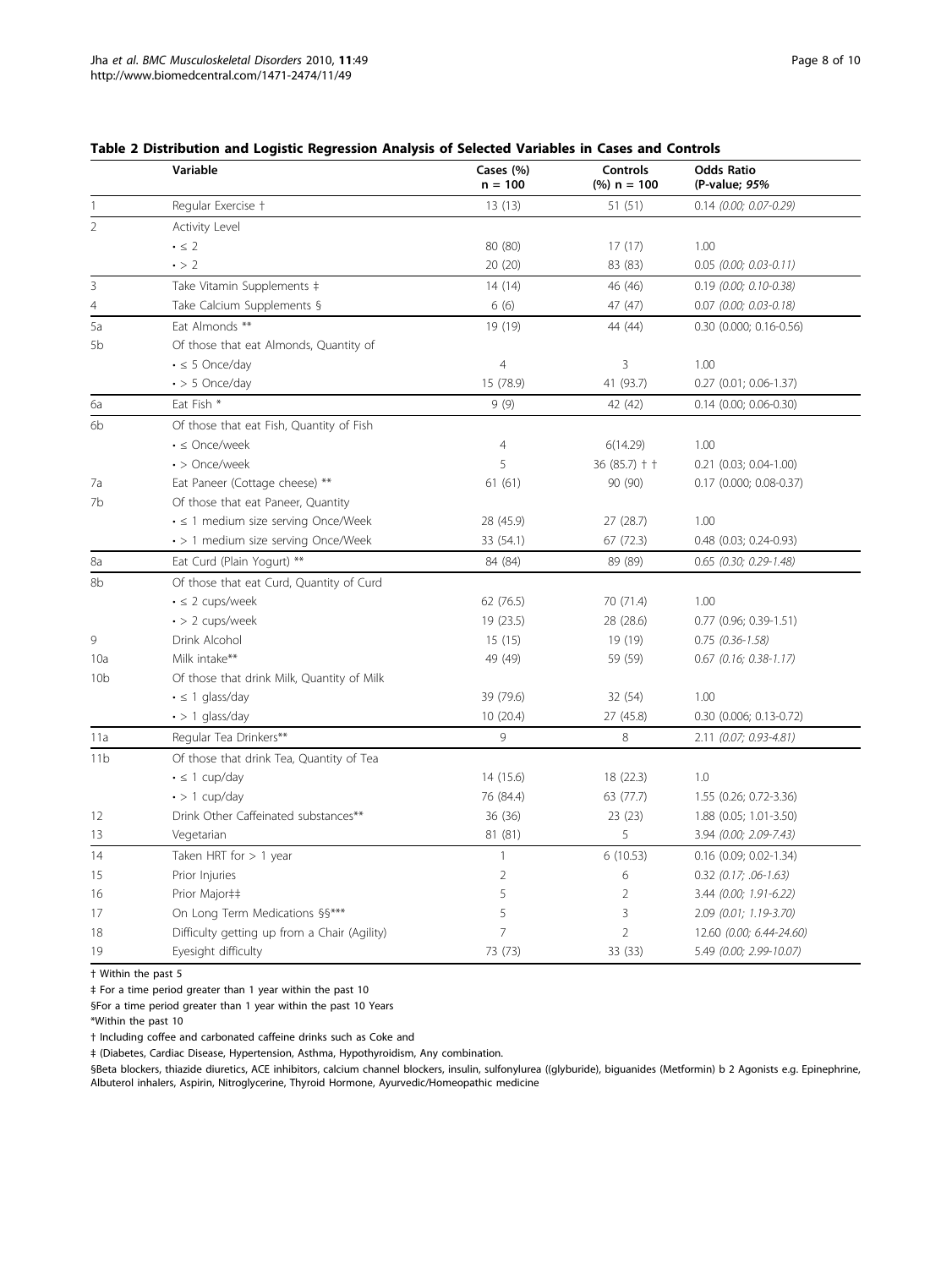<span id="page-8-0"></span>Table 3 Multivariate Analysis of Risk Factors for Hip Fractures

| Variable                                      | <b>Adjusted Odds Ratio</b><br>(95%C.1) | Р-<br>value |
|-----------------------------------------------|----------------------------------------|-------------|
| <b>Active Persons</b>                         | $0.024$ $(.006-0.100)$                 | 0.000       |
| Take Calcium Supplements                      | $0.076$ (0.340-0.017)                  | 0.001       |
| Fat Paneer                                    | 0.152 (0.741-0.031                     | 0.020       |
| Fat Fish                                      | $0.094$ $(0.431 - 0.020)$              | 0.002       |
| Regular Tea Drinker                           | 22.81 (3.730-139.4)                    | 0.001       |
| Difficulty getting up from Chair<br>(Agility) | 14.53 (3.860-54.23)                    | 0.000       |
| Age                                           | $0.920(0.880 - 0.97)$                  | 0.000       |
| Body Mass Index                               | $0.81(0.68-0.91)$                      | 0.021       |

thus relieve much of the morbidity and mortality associated with this condition in the Indian population.

Much like calcium, adequate vitamin D is essential for bone strength. Although the importance of almonds in the multivariate model was not apparent, intake of fish significantly decreases the risk of hip fracture in the population studied. Since vitamin D3 (with calcium) has been shown to reduce the risk of hip fractures in other elderly populations[[21](#page-9-0)] and the fact that the Indian population is considered Vitamin D deficient[\[1](#page-9-0),[8](#page-9-0),[9\]](#page-9-0), the effect of sunlight and other vitamin D containing foods should be examined for their effect on hip fracture incidence. Moreover, although some trials demonstrate that calcium and vitamin D supplementation is effective [[21](#page-9-0)] others fail to indicate an effect of vitamin D alone [[22](#page-9-0),[23\]](#page-9-0). Hypotheses regarding vitamin D deficiency in the urban Indian population include poor sunlight exposure, skin pigmentation, atmospheric pollution, and a vitamin D deficient diet[[1,8\]](#page-9-0). Awumey et al. also reported altered vitamin D metabolism in cultured skin fibroblasts from Indians[[24\]](#page-9-0).

The effect of caffeine was estimated mainly by the consumption of tea- an extremely popular beverage with the Indian population. It is evident that increased intake of tea significantly increases the risk of hip fracture, however in order to get a more accurate estimate of the risk of caffeine, a future more nuanced analysis may be required to account for the protective effect of the milk within the tea. It is also important to separate subjects based on the quantity of milk in their tea as some individuals may enjoy black tea and others may like to add milk. In India, the majority prefer to add milk, albeit in varying amounts to their tea. Although previous research indicates that the effect of habitual tea drinking on bone density is minor and does not significantly alter the risk of fractures in an American population[[25\]](#page-9-0), this particular variable may be significant in the Indian population as 90% of the cases and 81% of the controls were regular tea drinkers.

A major limitation of the study is the relatively limited sample size which impacted the power to detect the effect of certain variables deemed relevant by previous literature such as hormone/estrogen therapy, thyroid hormone, alcohol consumption and smoking (there were only 3 smokers, all men). Other potential risk/ protective factors were not assessed such as exposure to sunlight or bone mineral density.

Hormone/estrogen therapy had a protective effect on women when considered alone, however the power of the study to evaluate this effect in detail was limited due to the small sample size. Nonetheless, it is consistent with the hypotheses of other research studies that both recent and prolonged use of this therapy has a protective effect on bone density and thus decreases the risk of fractures[[4\]](#page-9-0). Similarly, although 6 case members and 0 control members took thyroid hormone, the sample size was too small to estimate the effect of this drug on the risk of hip fracture. This is a potentially important variable as there is a current controversy about whether thyroid hormone may lead to osteoporosis and whether its use increases fracture risk at a clinical level[\[26](#page-9-0)].

This study indicated a potential inverse association with alcohol consumption and risk factor- again the sample size was inadequate to make a statistically significant determination. Previous research, like that of thyroid hormone, is controversial- some studies indicate that alcohol consumption weakly reduces risk of hip fracture [[27\]](#page-9-0), others suggest that there is no association between the two[[5\]](#page-9-0), and still others suggest that increased alcohol consumption increases the risk of hip fracture [[4\]](#page-9-0). It may be difficult to distinguish a potential protective/risk effect of alcohol on the bone versus the increased risk of falling due to increased alcohol consumption.

It is also important to mention that as with all casecontrol investigations, there is a possibility of recall bias and it is not possible to validate the information provided by the subject. However, given these constraints, valuable information was retrieved from the analysis.

Unlike many previous studies that focused on women, this investigation included both males and females. The distribution of hip fracture by age and sex was found to be different from that in the western counterparts studied in other investigations[[1](#page-9-0),[11,12](#page-9-0)]. As mentioned earlier, 50% of Indian women and 36% of Indian men over the age of 50 suffer from osteoporosis and are at risk for hip fracture. Notwithstanding the high prevalence of osteoporosis and related hip fractures in India, and the resulting morbidity and mortality associated with the condition, there is no prior existing research on the risk factors of hip fractures in the Indian population. Given this formidable public health